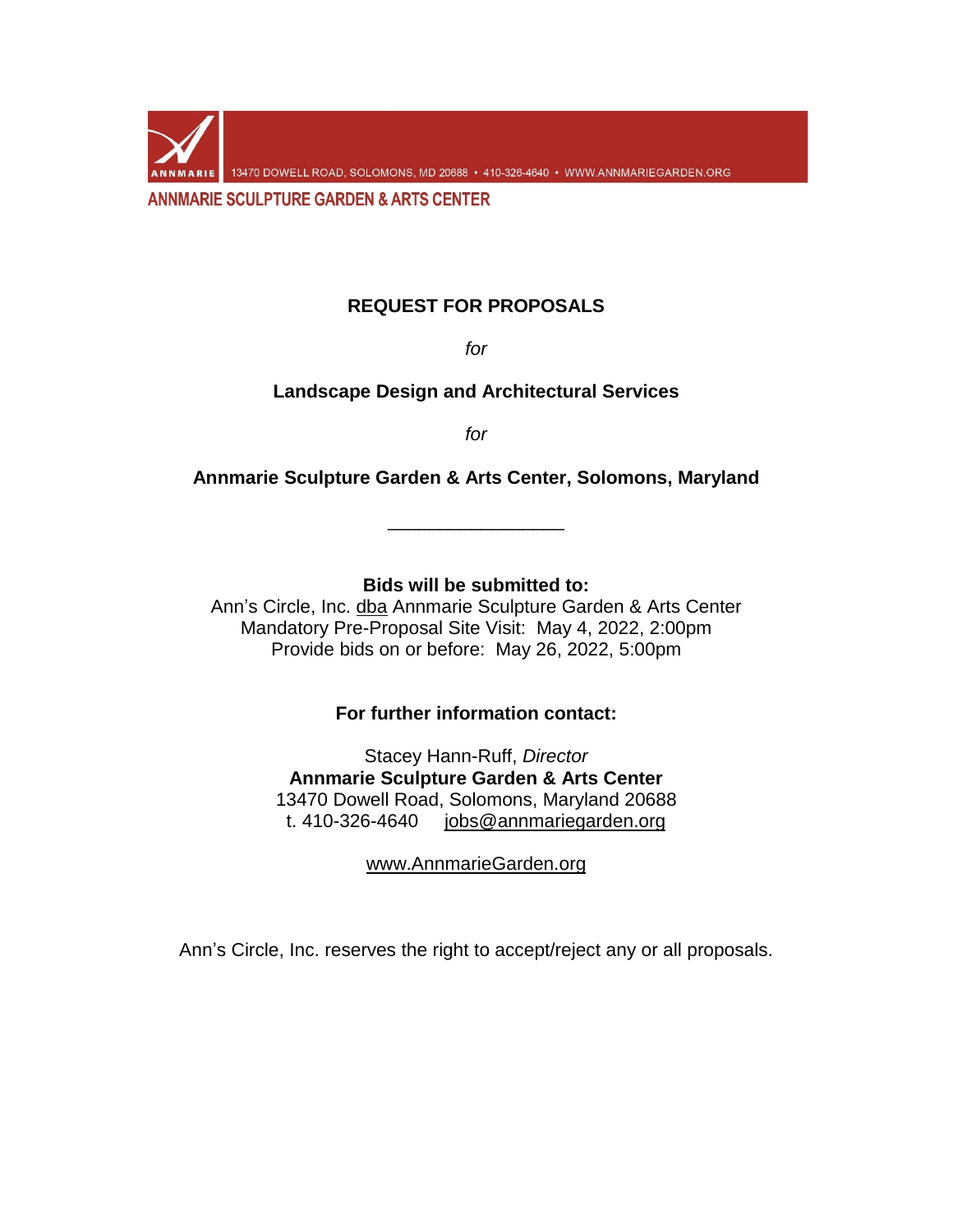# **REQUEST FOR PROPOSALS for Landscape Design and Architectural Services**

*Annmarie Sculpture Garden & Arts Center Solomons, Maryland*

## **INTRODUCTION**

Annmarie Sculpture Garden & Arts Center (Annmarie) is seeking a qualified firm to provide landscape design, architectural and engineering services that will guide and cultivate capital projects through a multi-phase/multi-year renovation and expansion of our gardens, buildings and facilities on our 50-acre campus in Southern Maryland. Our goal is to develop a comprehensive, ecologically friendly Art & Nature Complex that will offer unparalleled opportunities for our growing audiences to experience art and nature in new and different ways. This Request for Proposals encompasses Phase I, which includes reviewing existing master plans and proposed projects, modernizing the overall vision of passive recreational and cultural activities, and developing the landscape, architectural and engineering designs, plans, specifications and renderings that will be needed to bring our vision to fruition. (Later phases of this project will execute the plans/designs as funding allows.)

## **SECTION I: WHO WE ARE**

#### I.A: Mission

Annmarie is committed to connecting people to art and nature. Through a wide variety of engaging exhibits, programs, classes, public projects, and annual events, Annmarie opens up opportunities for creativity, collaboration, and reflection. By providing opportunities for visitors to experience and engage in imaginative activities, Annmarie seeks to nurture the human spirit and contribute to a healthy society.

#### I.B: Background

Situated on 50 acres of lovely gardens and wooded paths, with a 15,000 sq. ft. Arts Building, Annmarie Sculpture Garden & Arts Center blends world-class sculpture and tranquil natural vistas with quirky, playful charm.

Just over one hour from Washington, DC and the largest community center for the arts in Southern Maryland, Annmarie currently welcomes more than 85,000 guests annually to its museum-caliber galleries and grounds, popular festivals and events, art and nature education programs and family-friendly community activities. We open up opportunities for creativity, collaboration, and reflection. By providing opportunities for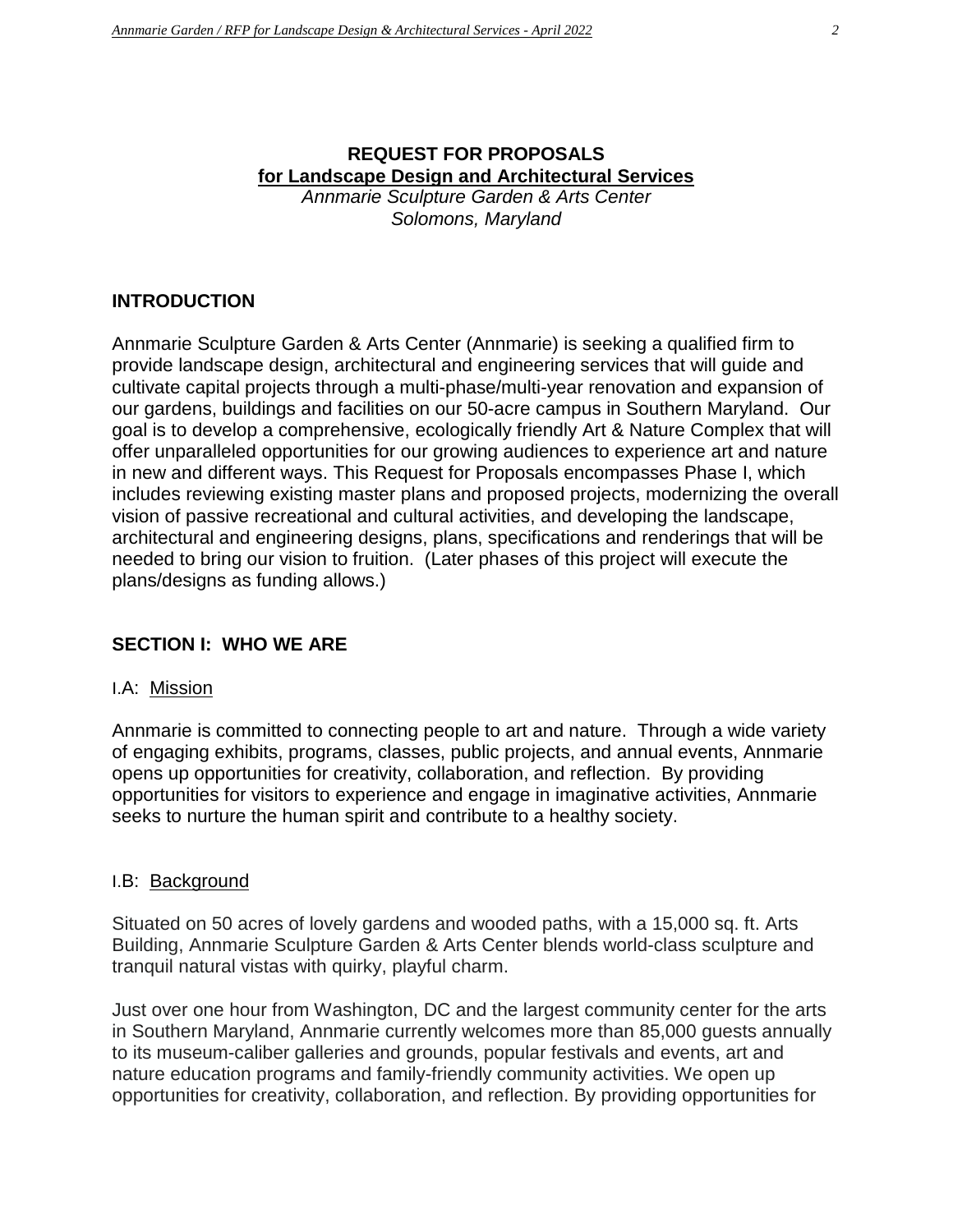visitors to experience and engage in imaginative activities, Annmarie seeks to nurture the human spirit and contribute to an ever stronger, happier, and healthier world.

Annmarie Sculpture Garden & Arts Center exists through a public/private collaboration of the local county, a private foundation, a fundraising board and public support. Specifically, Annmarie leases 30 acres of ground owned and supported by the government of **Calvert County, Maryland**. In accordance with the lease and management agreement, Annmarie is operated by the **Koenig Private Foundation**, a private, non-profit, charitable organization, which employs the staff of Annmarie, funds special projects, and owns an adjacent 20-acre property that is available for Annmarie's use. The many activities and programs of Annmarie are supported by **Ann's Circle, Inc.**, a 501(c)3 non-profit organization whose Board of Directors consists of residents drawn from the Southern Maryland community. Ann's Circle manages the many programs, events, classes, exhibits, and activities of Annmarie, as well as the membership program and the gift shop. For more information about this very successful, 20-year, collaborative partnership, please visit our website at: [www.annmariegarden.org](http://www.annmariegarden.org/)

## I.C: Brief History

In 1991, Francis and Ann M. Koenig donated a 30-acre property to Calvert County with the intention that it be developed into a botanical and sculpture garden. Over the next decade, their dream took shape as six works of art were installed on the property. These diverse pieces are fully integrated into the natural setting of the Garden and provide the opportunity to develop an appreciation for the seasonal changes inherent in outdoor art. In 2003, Annmarie became a member of the **Smithsonian Institution's Affiliations Program,** which has enabled Annmarie to borrow more than 25 pieces of sculpture from the Smithsonian's Hirshhorn Museum & Sculpture Garden. These worldclass sculptures attract visitors from around the region. In addition to the sculpture, the walking paths were created and the allies, or hallways, were cleared. The lovely allies allow visitors to look across Annmarie and created areas for the installation of sculpture. An adjacent 20-acre property owned by the Koenig Private Foundation is available for Annmarie's use.

In 2008, the Murray Arts Building and the Studio School opened, allowing Annmarie to dramatically expand its programs and activities. In the past 15 years, Annmarie has seen sustained, annual attendance growth with notable increases since the onset of the pandemic.

Today, Annmarie attracts over 85,000 visitors to museum-quality art exhibitions, outdoor festivals and activities, and for enjoyment of our natural walking paths and botanical gardens.

## **SECTION II: THE PROJECT**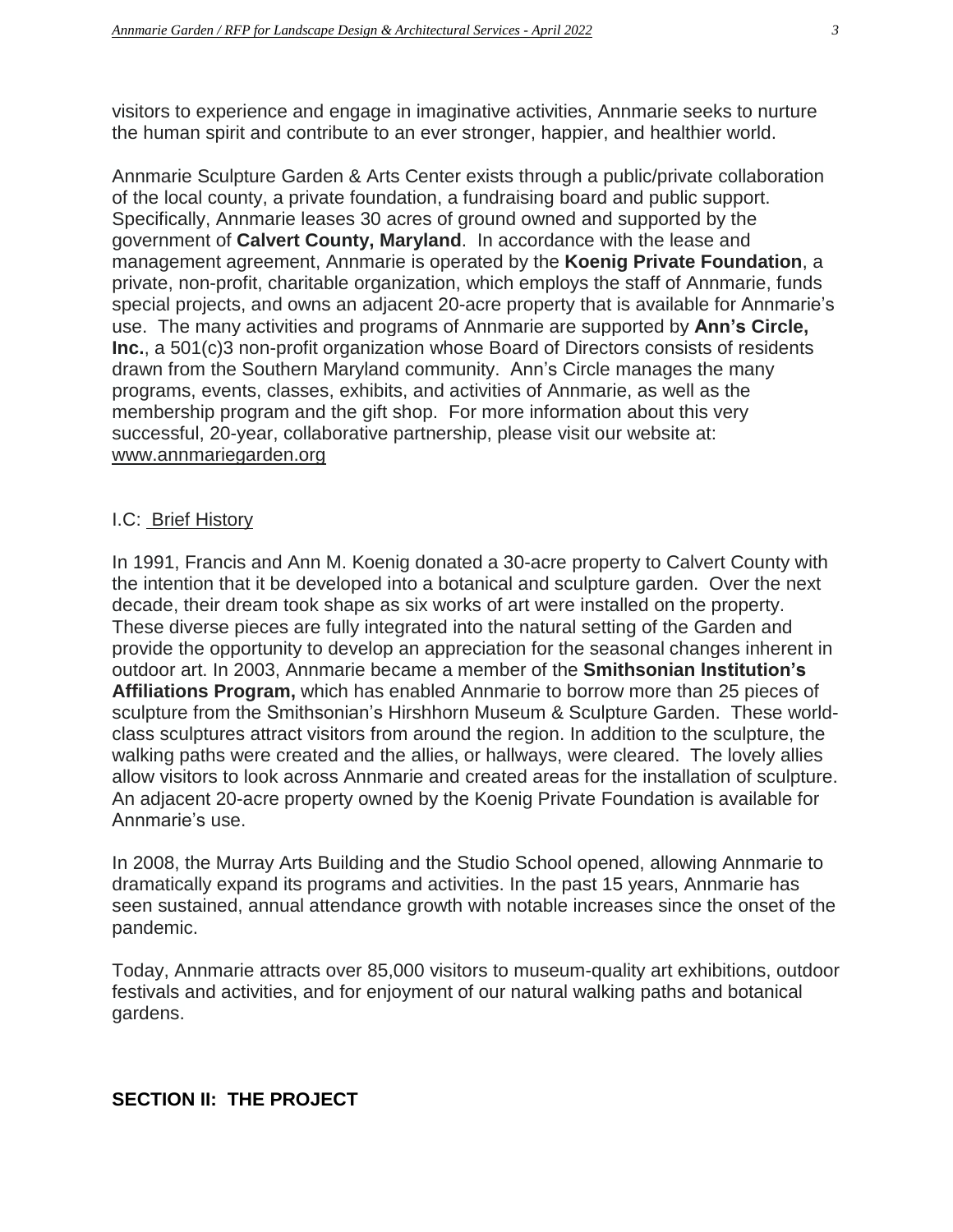## II.A: Purpose

Annmarie Sculpture Garden & Arts Center anticipates undertaking a multi-phase renovation and expansion program with the goal of developing a comprehensive, ecologically friendly and accessible Art & Nature Complex as envisioned by the founders, Francis and Ann Koenig

The focus of this Request for Proposals is on the longer-term, multi-phase/multi-year design for thoughtful expansion and sustainable development of our grounds and facilities. We are looking for landscape and architectural designs, plans, specifications and renderings that build on the early master plans to create an innovative, ecosensitive, beautiful campus dedicated to the intersection of art, culture and nature.

## II.B: Our Vision

The 1992 Trust Agreement between the Koenigs and Calvert County states: *"The Property shall be developed and managed in a manner designed to inspire relaxation, inspiration and quiet contemplation….and shall maintain the environmental integrity of the site and the passive tranquility of the area…"* It goes on to state that the focus of any development of the property *"shall be toward passive recreational and cultural activities."* Some of the examples cited in that document are walking trails and scenic paths and overlooks, botanical gardens, wheelchair-accessible paved walk, an indoor or outdoor amphitheater with a stage, sculptures, fountains/ponds/reflecting pools, and a carillon tower.

With the donors' wishes in mind, early master plans incorporated many of their ideas and others. As Annmarie Garden continues to grow and attract ever more visitors each year, we hope to further develop our grounds, gardens, and undeveloped water frontage to enhance the experiences of modern audiences. As did the founders, we envision a waterfront education and performance center, an outdoor creek-side amphitheater, and a greenhouse/ conservatory, all connected by ADA accessible trails and boardwalks along the beautiful St. John's Creek in Solomons, Maryland and possibly connecting to adjoining County park land.

With an eye to environmental awareness and education, we also envision further developing native botanical gardens, including a variety of environmental education gardens, and sustainable green parking, as well as the addition of solar panels on the sprawling roof of the current Arts Building. Opportunities for nature recreation include a new kayak launch, offering rare access to the Chesapeake Bay, and wheelchairaccessible trails connecting to the neighboring county parkTherapeutic and educational experiences will also be enhanced through expanded fine arts facilities and a modest nature education center.

## II.C. Phasing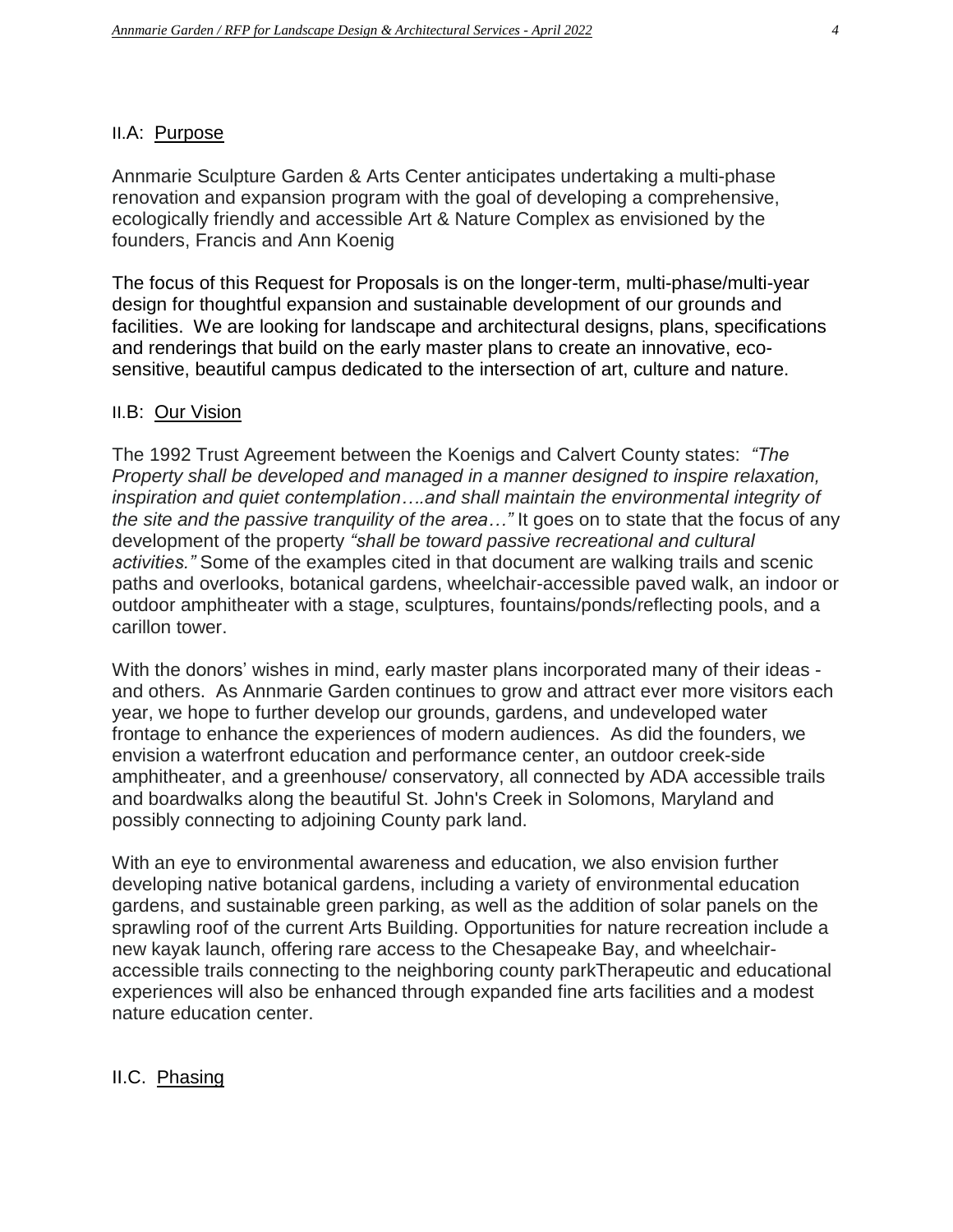The expansion project will have to be completed in multiple phases as capital funding allows; therefore, Phase I (and this RFP) is focused on landscape and architectural designs, plans, specifications and renderings for the 50-acre campus that will enable Annmarie to prioritize development/expansion and to solicit the significant funding that will be required to execute on the earlier master plans. We anticipate working closely with the successful bidder to modernize the existing master plans and produce the landscape, architectural and engineering designs, plans, specifications and renderings that will enable us to begin building the Annmarie "campus of the future."

## **SECTION III: SCOPE OF SERVICES**

The final Scope of Services will be determined in detail once a firm is selected but, at a minimum, the Scope will incorporate the deliverables, responsibilities and specific work requested as described in this RFP. The submitted proposal and any subsequent additional information will be incorporated in the contract for services.

#### III.A. Deliverables

Annmarie Sculpture Garden & Arts Center requires landscape, architectural and engineering designs, plans, specifications, and renderings to guide future capital projects and installation of facilities for new experiences for our growing audiences. Projects include both visitor attractions and infrastructure improvements. Our goal with this project is to have in-hand a design booklet documenting:

- The overall process
- Professional assessment of existing master plans, soil and critical area studies and recommendations for any needed changes
- Illustrated renderings of landscaping garden designs and facilities
- Any additional critical area, landscape, engineering and other specific tests required to support the proposed designs
- Statement of rough order of magnitude (ROM) for anticipated costs to execute the designs in phases over time
- **NOTE**: Designs, plans, specifications and renderings will be used to secure funding for the development and expansion projects. Priority for projects moving into the detailed design development stage will be determined as the project progresses and in conversations between Annmarie leadership and the selected firm.

#### III.B. Specific Work Requested

This list reflects the minimum requirements of the designer's work responsibilities. Please review, expand, advise and adjust where necessary for your firm's proposal.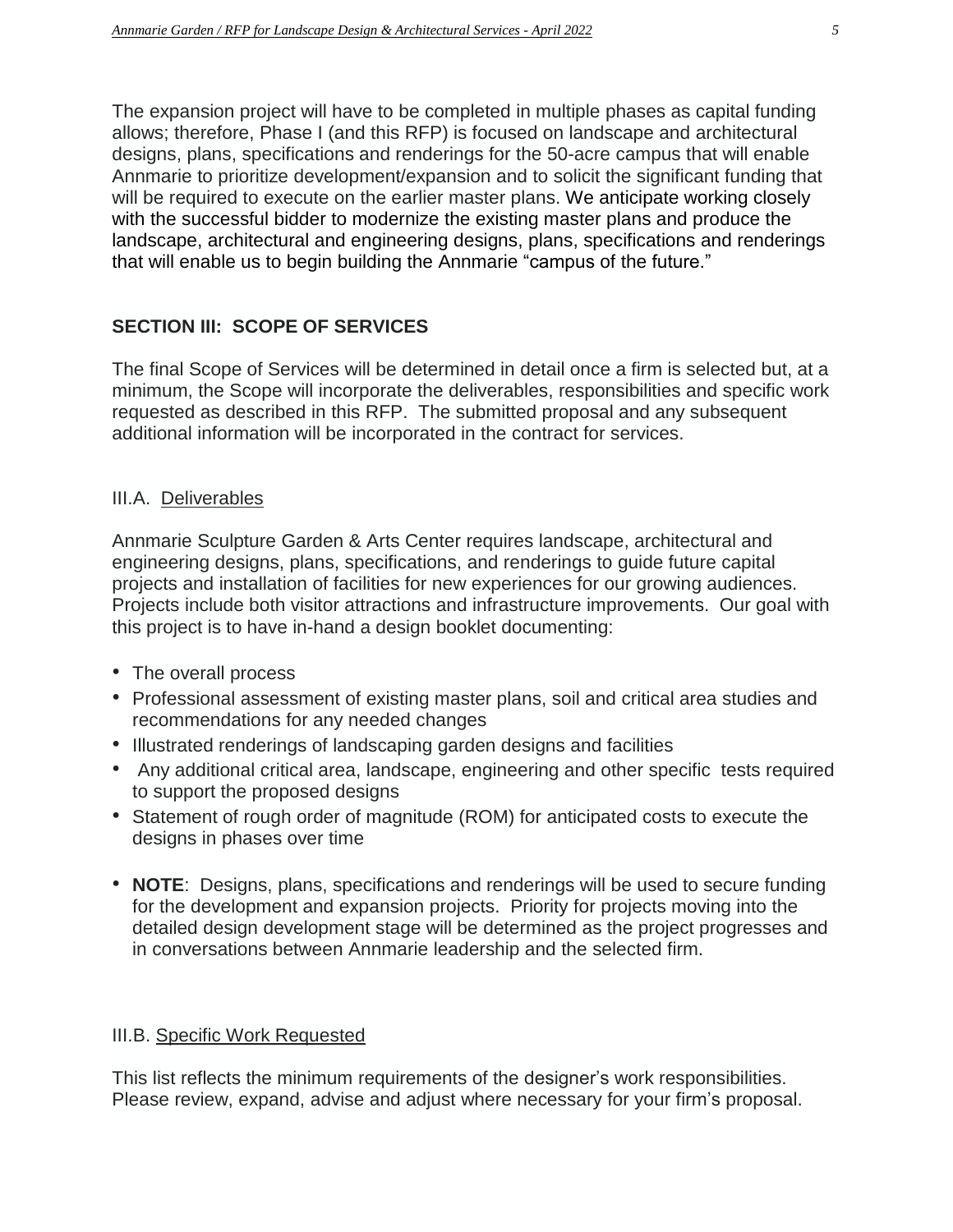- 1. Review project sites and Annmarie Garden background information thoroughly analyze and assess the physical grounds and facilities, uses, programs, various users, staff and projected future growth.
- 2. Review existing master plans, as well as soil, archeological, engineering and critical wetlands reports for applicability. Gather additional information as needed for possible design solutions.
- 3. Meet with Annmarie Garden Board of Directors, Executive Director, staff, and community members - Assess and creatively analyze the campus needs identified by the Board for future development, and identify and recommend other potential needs. Provide recommendations that will include but are not necessarily limited to:
	- Existing garden uses and campus layout
	- Landscaping guidelines
	- Vehicular and pedestrian circulation
	- Hardscape treatments and materials
	- Waterfront uses and access
	- Structures
	- Lighting
	- Way-finding signage and other signage
	- Programming analysis and recommendations for the interpretation of sculpture garden collections, indigenous plantings, and unique aspects of our beautiful natural environment
- 4. Engage appropriate regulatory agencies as required to assess waterfront critical areas uses and restrictions, county zoning and regulations, state regulations, etc.
- 5. Enlist the services of the appropriate professionals to complete this project, including but not limited to: landscape architect, master gardener, building architect, engineers and others as required to fulfill the intent of this project.
- 6. Prepare preliminary designs and plans for review with Annmarie Garden Board and staff, with relevant maps and renderings
- 7. Prepare and present designs, plans, specifications and renderings for review and approval by Annmarie Board.
- 8. Prepare a final design package, to include a report of findings and recommendations based on professional investigation and client feedback, and including a complete plan narrative, designs, maps, phasing, specifications and renderings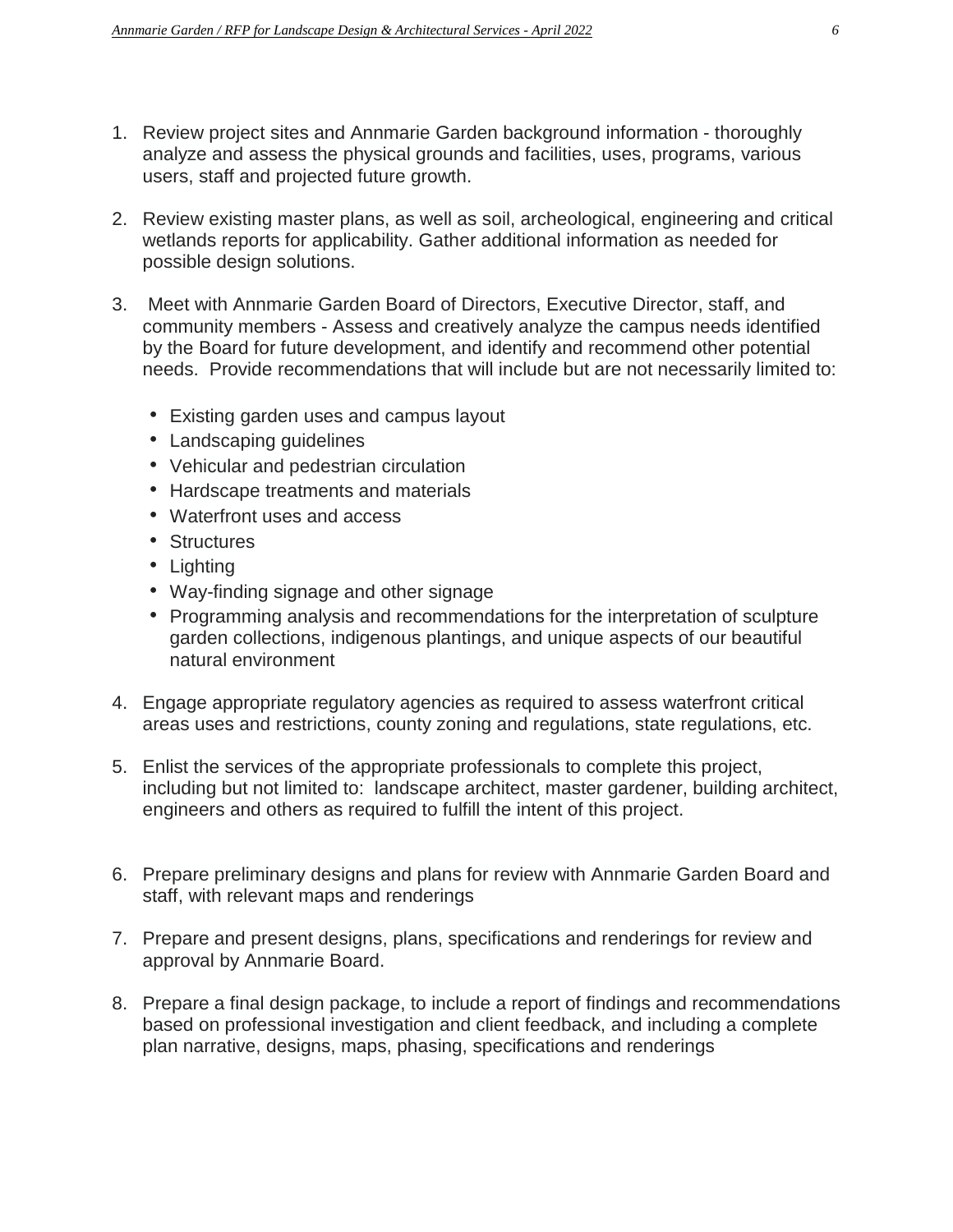- 9. Prepare preliminary cost estimates (ROM) based on final designs, including recommended phasing of capital improvement projects
- 10. Prepare a color graphic representation of the final design for Annmarie to share with potential donors and the community at large

The final report will detail the designs, plans, phasing, specifications and renderings of the intended multi-year, phased project and will include a full analysis of existing conditions, constraints and opportunities and incorporate future planned improvements for the 50-acre campus of Annmarie Sculpture Garden & Arts Center.

The designer shall meet with the Annmarie Strategic Development Committee, Executive Director and assigned staff via scheduled meetings (no less than 5) and adhere to an agreed-upon schedule for completion of the project (TBD). At a minimum, the following meetings will be required at Annmarie with the consultant:

- 1. Project kick-off
- 2. Project Status/Update
- 3. Mid-term review
- 4. Preliminary review
- 5. Presentation of final plan/recommendations

It is also anticipated that multiple teleconferences may be required in the course of completing this project with Annmarie and designer should plan for on-site meetings with others to accomplish work required for the project.

#### III.C. Designer Responsibilities

1. The designer will be required to develop designs, plans, suggested phasing, specifications and renderings for the entire 50-acre campus of Annmarie Sculpture Garden & Arts Center. All proposed gardens, structures, and innovations must adhere to the design aesthetic and operating requirements of Annmarie Garden, provide a green solution that will qualify for LEED certification, and be ADA compliant to ensure accessibility for all visitors.

2. The designer will be responsible for supervision and performance of all design activities, technical studies, and surveys necessary to produce an executable design within the constraints of the property's capability, government regulations, and reasonable cost of construction. The designer will be responsible for working with the relevant government agencies as required to ensure compatibility with regulations.

3. The designer will be responsible for producing high quality designs, plans, specifications and renderings that are sensitive to Annmarie's tradition, its present role, and its desired future. Designer should anticipate changes and refinements by Annmarie or its respective review agencies as the process progresses.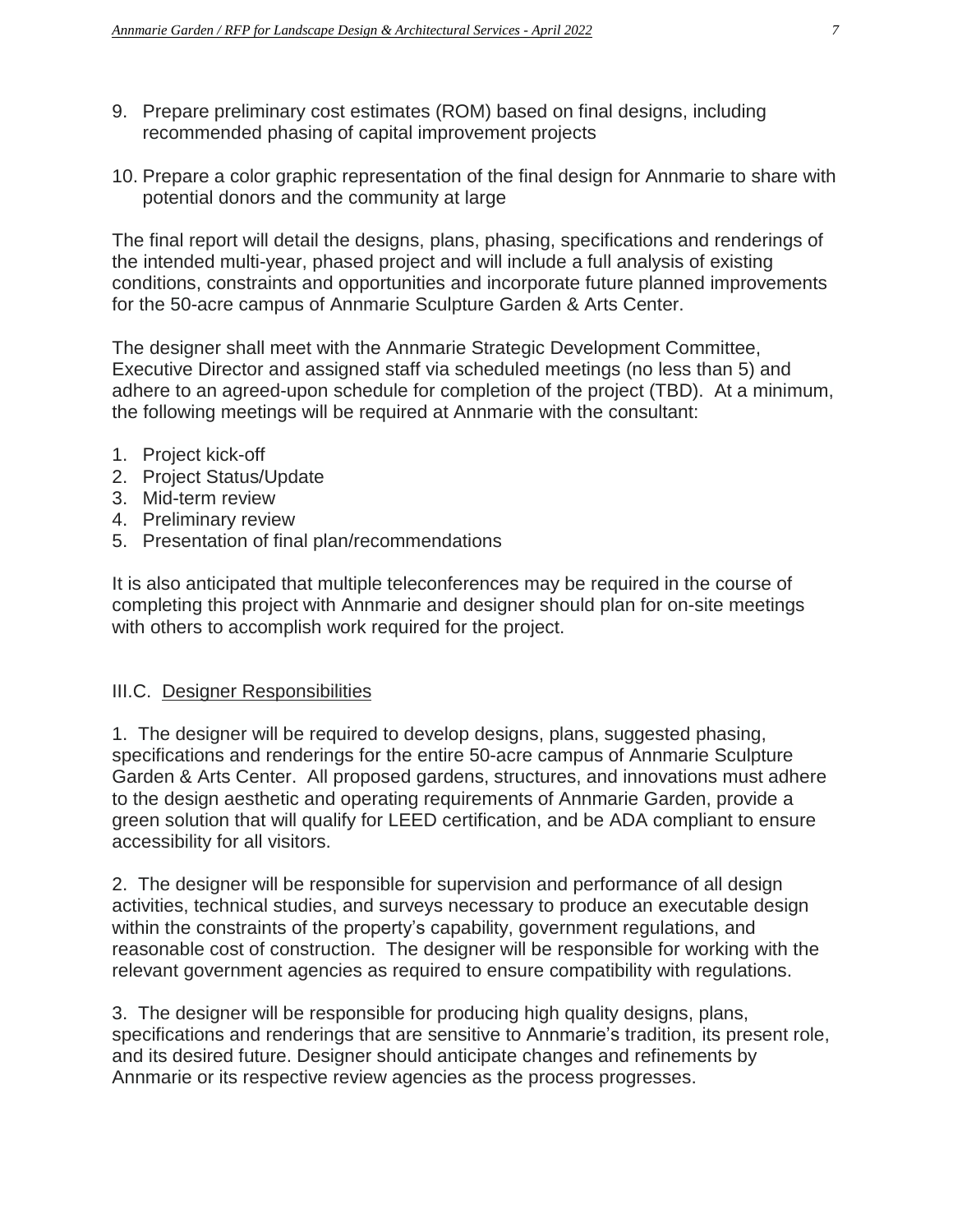4. Designs will be subject to review by a variety of committees. The designer will have a key role at review meetings and will prepare visual representations and other materials required for these presentations and for any other public presentations that may be required.

5. The designer will submit a final schedule for design activities. The designer will be responsible for reviewing the schedule at least monthly with the designated contact at Annmarie; for maintaining the schedule throughout the design process; and for completing the design, plans, specifications, and renderings, including necessary meetings and design approvals, within the approved schedule.

## **SECTION IV: PROJECT SCHEDULE**

\*Funding of this project is contingent upon legislative bond initiative approval by the State of Maryland General Assembly. Although we have been advised that the funding has been approved in the preliminary State budget, the actual notice of award is not anticipated until sometime summer 2022. Our desire is to be ready to begin as quickly as possible upon official notification from the State.

#### IV.A. Schedule

| Tuesday, 4/5/2022                                           |
|-------------------------------------------------------------|
| Wednesday, 5/4/2022 @ 2 pm                                  |
| Thursday, 5/26/2022 by 5 pm                                 |
| Shortlist Presentations/Interview Firms Thursday, 6/16/2022 |
| Thursday, 7/07/2022                                         |
| TBD upon Official Notice of State Funds                     |
| TBD (within 9 months of kick-off)                           |
|                                                             |

## IV.B. Mandatory Pre-proposal Site Visit

Annmarie Garden will host a pre-proposal informational and site visit meeting on **Wednesday, May 4, 2022 at 2 pm** to tour the Annmarie campus and ask questions. Key staff members will be present to answer questions and provide background information. This pre-proposal site visit is and will be the only opportunity to discuss the project, the grounds and facilities with the Annmarie committee members and staff prior to your proposal submission. Reservations for a site visit and tour are required. **Please send an email to [jobs@annmariegarden.org](mailto:jobs@annmariegarden.org) to advise number and names of people who will attend this mandatory pre-proposal site visit.**

IV.C. Questions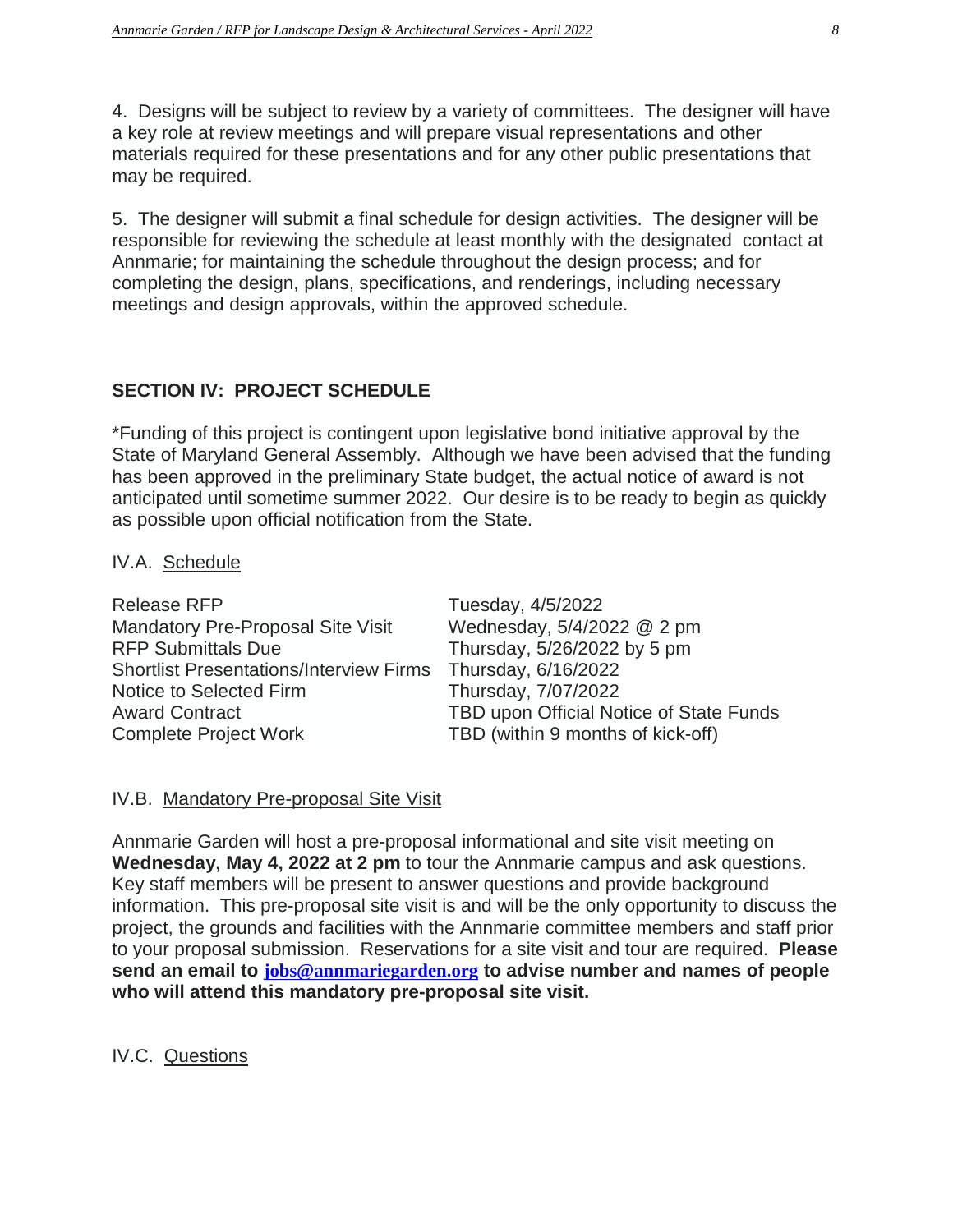All questions or inquiries about this RFP must be submitted electronically. No phone queries will be taken. If questions regarding this RFP should result in the modification of the RFP, the written modifications will be distributed to all recipients of the original RFP.

## **Questions regarding this RFP should be emailed to:** *jobs@annmariegarden.org*

## IV.D. Shortlist Presentations

After all proposals are reviewed, firms will be narrowed to two (2) or three (3) for interview by and presentation to the appropriate Annmarie committee(s). Presentations may be in any form but will be limited to 1.5 hours, including questions from the committee. In attendance must be key team members and a representative of the firm who is authorized to speak on behalf of the firm.

## **For additional information about Annmarie Sculpture Garden & Arts Building, please visit our website:** *www.annmariegarden.org*

## **SECTION V: SELECTION PROCESS AND CRITERIA**

Proposals will be evaluated by a team of individuals serving on the Annmarie Strategic Development Committee, professional staff, and Board of Directors.

Proposals will be evaluated on the following criteria:

- 1. The proposal's responsiveness to the RFP (format, capabilities, work program, approach, clarity, ability to meet proposed schedule, etc.)
- 2. Specialized experience and technical competence of the firm and its personnel in the required disciplines, including a thorough knowledge of the legal, federal, state, and local land use statues and regulations and, specifically, experience with creating designs for year-round public use to maximize the interrelationship of art and nature.
- 3. Organization, management and technical approach to the project.
- 4. Ability to develop innovative, forward-thinking recommendations, ideas, designs and plans through a combination of written and visual/graphic means of expression.
- 5. The unique ideas or creativity conveyed in the proposal.
- 6. Proposed cost to complete the project as described herein.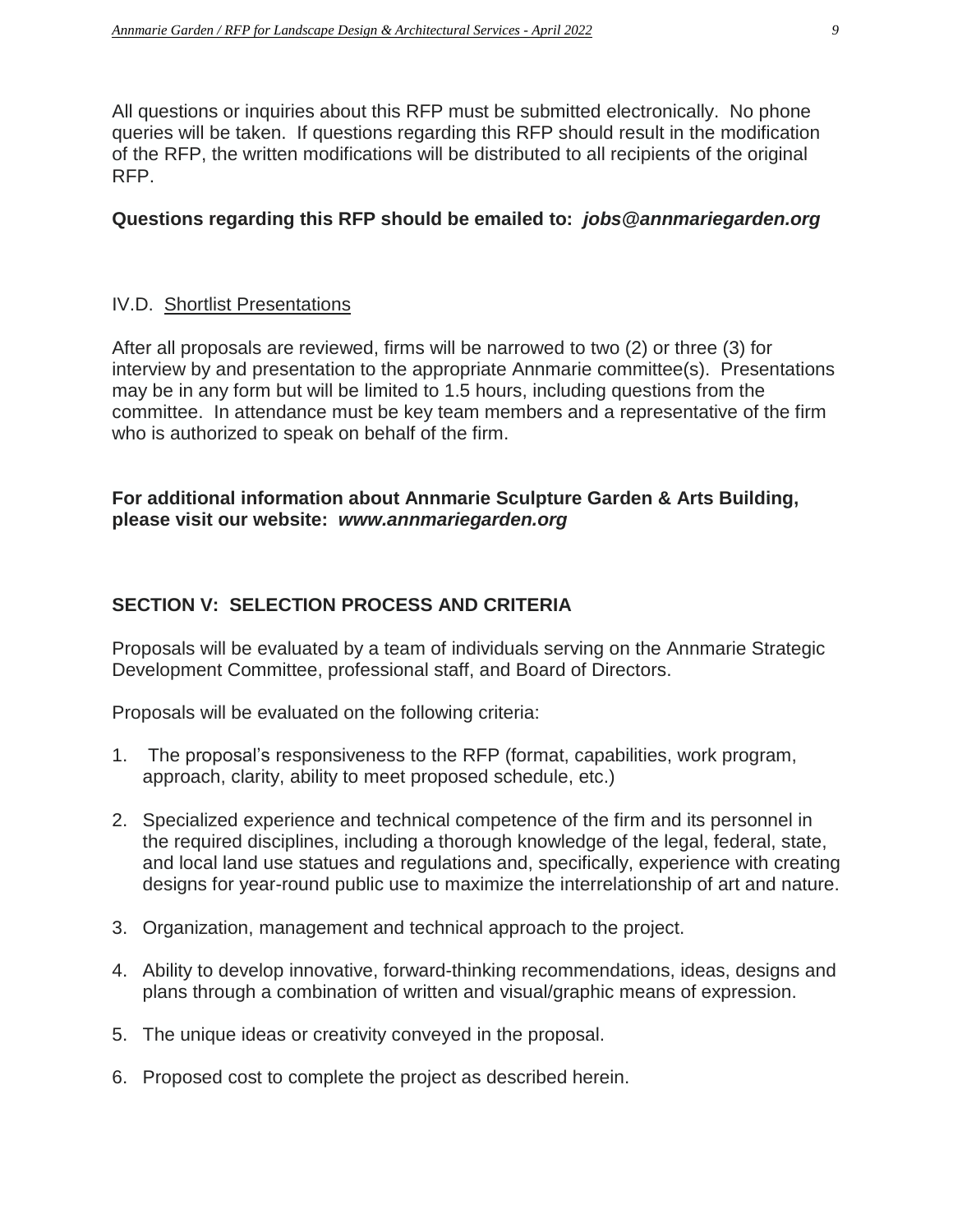- 7. The qualifications and experience of personnel committed to the project as outlined in the proposal.
- 8. Significant prior experience completing similar projects on time and within budget for botanic gardens, parks, arts centers, and similar public use campuses of the same or greater size and scope.
- 9. Review of three references. Annmarie reserves the right to contact any references or clients listed in the documents for information in evaluating the designer's performance on previous projects.

Annmarie Garden reserves the right to accept or reject either in whole or in part, any and all submittals in response to this request, with or without cause, as is determined to be in the best interest of Annmarie Garden.

## **SECTION VI: SUBMITTAL REQUIREMENTS**

# **The deadline for responses is 5 pm EST on Thursday, May 26, 2022.**

All respondents will be notified of the results by EMAIL, so please provide accurate contact information.

To be considered for this opportunity, submit three (3) hard copies of your proposal on standard 8-1/2" x 11" paper. In addition to the hard copies, a PDF electronic copy must also be emailed to [jobs@annmariegarden.org](mailto:jobs@annmariegarden.org). Hard copy proposals must be delivered to the address listed below by 5 pm EST on Thursday, May 26, 2022. No fax submissions will be accepted. *Given delivery disruptions due to Covid-19, please allow ample time for the proposal to reach Annmarie Garden by the deadline*. All submissions will become the property of Annmarie Sculpture Garden & Arts Center and will not be returned. Annmarie is not responsible for costs incurred by the designers prior to issuance of a written agreement.

**Stacey Hann-Ruff, Executive Director jobs@annmariegarden.org** Annmarie Sculpture Garden & Arts Center 13470 Dowell Road Solomons, MD 20688

**Deliver Hard Copy Proposals to: + Email PDF of Proposal to:**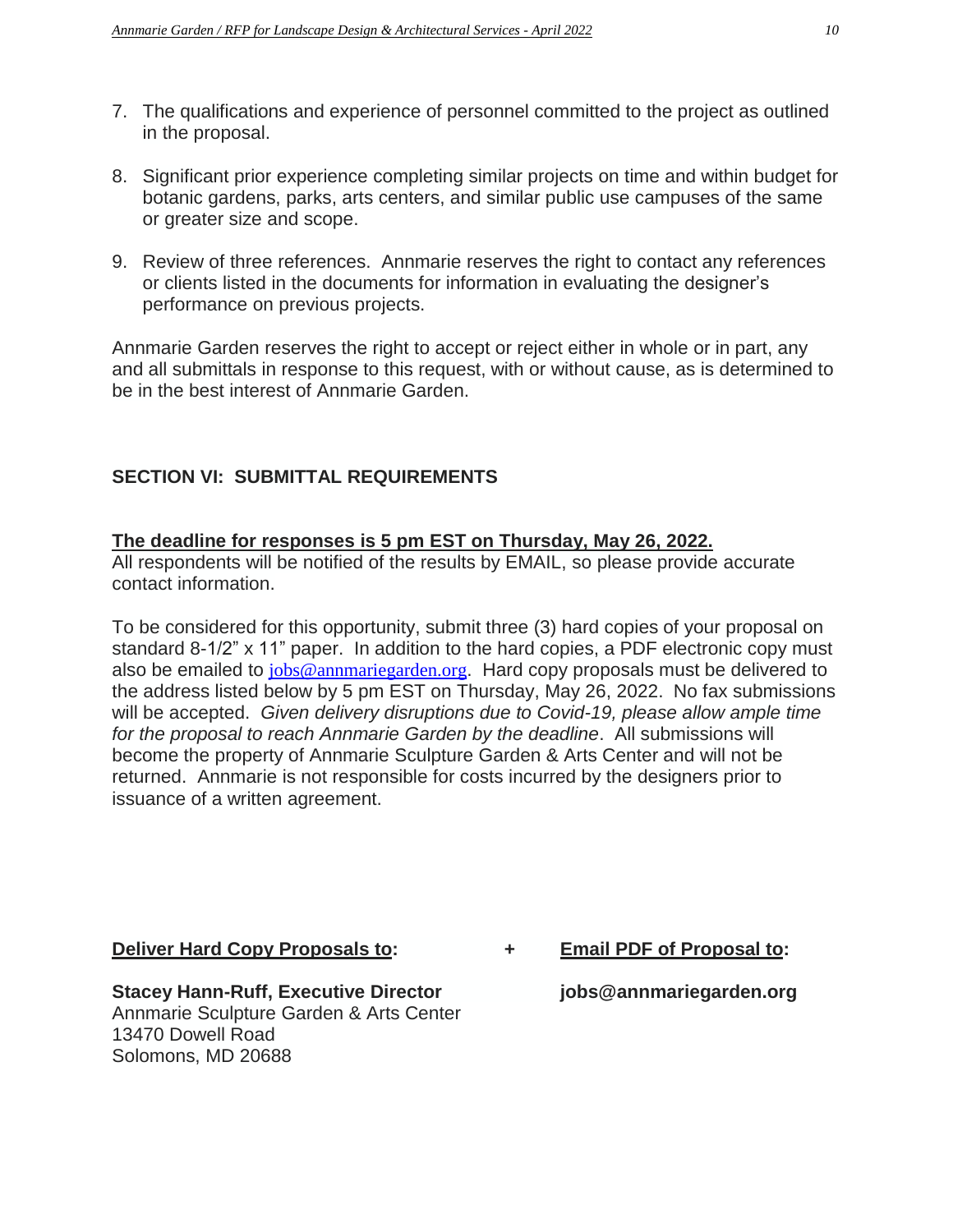To facilitate evaluation of the proposals, firms are instructed to be concise and to follow the outline below in responding. Proposals that do not follow the outline or do not contain the required information may be considered as unresponsive proposals. Additional detailed information may be attached to the proposal.

## **Proposals must include, in order, the following:**

- 1. **Cover Letter:** A cover letter (maximum 2 pages), that articulates your firm's desire to undertake this project, the names and positions of key members of your team who will work on this project, and a short summary of your credentials for successfully undertaking this project as described in this RFP.
- 2. **Approach:** Responses to the Points below regarding your firm's approach. Please limit total response to a maximum of three (3) pages:
	- Briefly describe your company and highlight your background as it applies to this type of project. Include company name, address, contact information, website, legal form (sole proprietor, partnership, corporation), year company formed, description of company in terms of size, range and types of services offered, principal officers, Federal Employee Identification Number
	- Describe your firm's approach for the development of projects like this
	- Discuss your firm's creative principles and how they would apply to this project
	- Discuss your firm's ability to conduct a project like this one that considers the feasibility of proposed facility/grounds development in terms of both cost and programming.
- 3. **Services & Team:** A detailed outline of the proposed services and designer deliverables for executing the requirements of the proposed scope of services. Identify all key project team members with their resumes, roles and time commitment to this project, for your staff and any outside expertise you will use. Estimate the number of hours, staff positions and their hourly rates, and cost to provide the services and deliverables. Companies are encouraged to create a multidiscipline team that may require collaboration with other design firms to provide Annmarie with the complete package of designs, plans, specifications, renderings and cost estimates. Also indicate the primary contact for this project team.
- 4. **Subcontractors:** If required technical expertise for certain professional services is not available in-house, include names of subcontractors or partners to be enlisted by you in this effort. Professional services may include civil, structural or site engineering, critical area and historic importance expertise, landscape design, master gardener services, schematic and graphic design, construction cost estimating and others.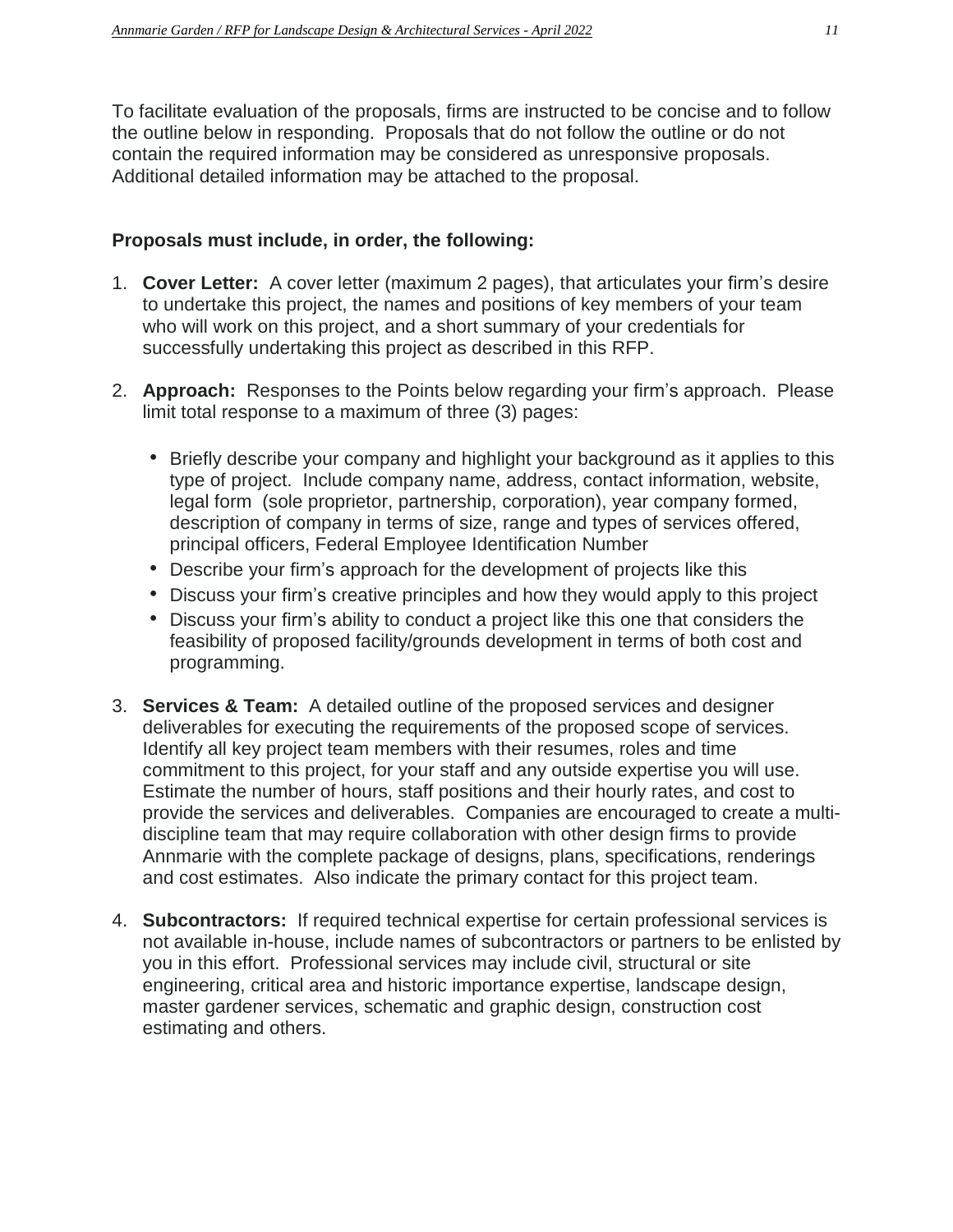- 5. **Additional Support:** Identify any additional needed services or support that should be provided by Annmarie or through a separate contract if they are not provided through your proposal.
- 6. **Work Plan & Schedule:** A complete work plan and schedule for the completion of this project. This schedule shall indicate meetings and milestones. The goal is to complete this project within nine (9) months from kick-off.
- 7. **Conflict of Interest:** An indication of whether the firm's activities or representation of other clients could potentially pose a conflict of interest in its representation of Annmarie Garden.
- 8. **References:** Three references, including company name and address, contact person and phone number, your firm's role and services provided and year completed for projects undertaken within the last five years on which you have provided similar services. Also provide images of work completed by your firm that demonstrates your company's design aesthetic and proficiency. Preference should be given to projects of similar scope and size.
- 9. **Fees:** Submit a proposal that includes the cost of services as follows:
	- Brief summary of the total cost of the services described in your proposal, followed by a detailed list of all expected costs and expenses for services outlined in your proposal to complete all of the work identified in this RFP, including any outside technical service fees.

NOTE: Any and all work intended to be partnered or subcontracted as part of the bid submittal must be accompanied by background materials and references for proposed partner(s) or subcontractor(s).

- Summary and explanation of any other contributing expenses that are considered reimbursable costs and estimate the dollar amount for each
- An incremental milestone payment plan aligned to the milestones identified under Item 6 above.
- Identify any tasks or services that cannot be quantified at this time and list an hourly rate with a maximum not to exceed cost.

# 10. **Additional Information Requested:**

- Proof of State of Maryland licensure for all professional and technical services
- Proof of State of Maryland business license
- Proof of current professional liability insurance coverage (\$1,000,000 min required)